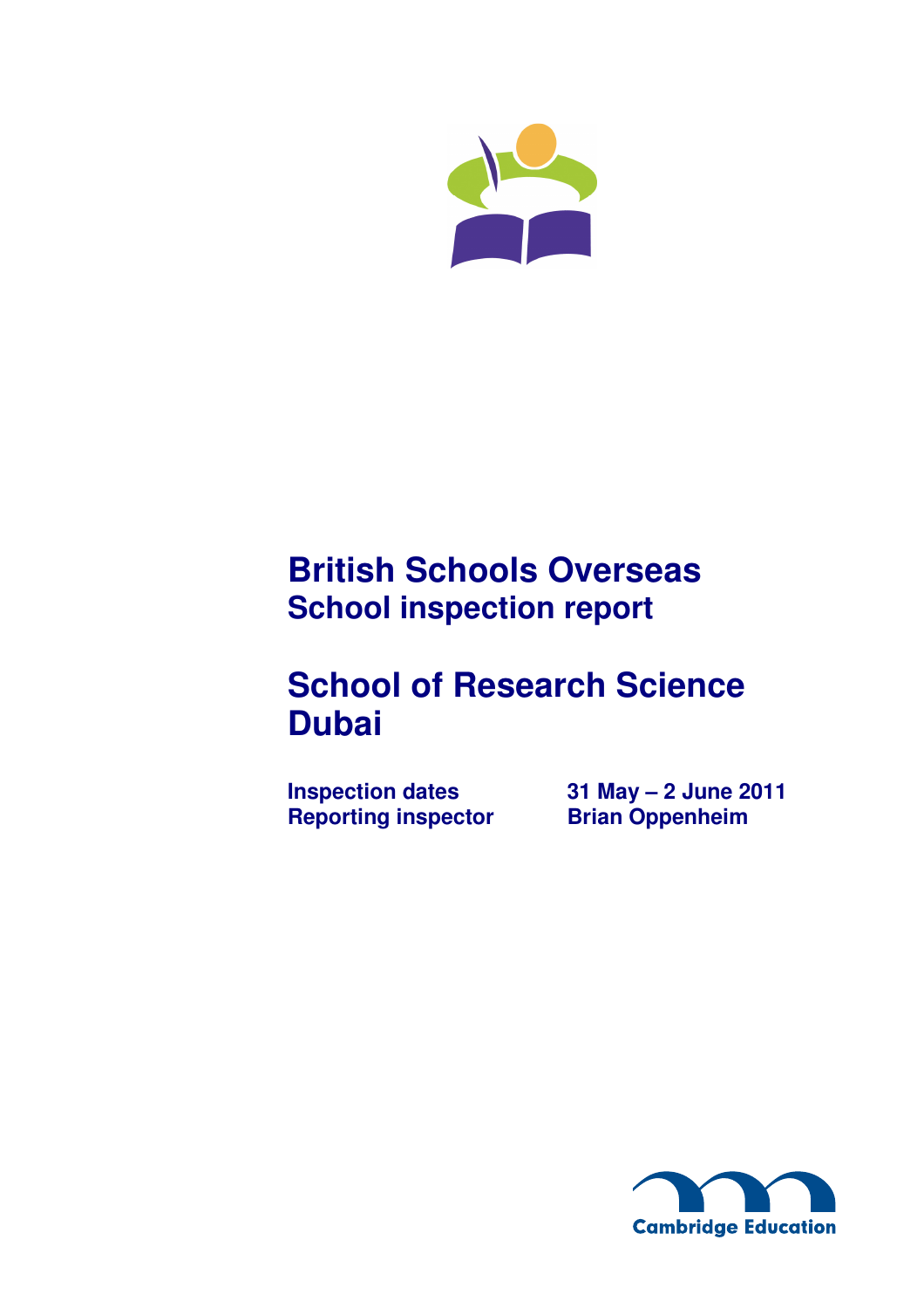

## Issue and revision record

| Revision       | <b>Date</b> | <b>Originator</b> | <b>Checker</b> | <b>Approver</b> | <b>Description</b>         |
|----------------|-------------|-------------------|----------------|-----------------|----------------------------|
| 1              | 08/06/11    | <b>BRO</b>        | FG             |                 | Draft report               |
| $\overline{c}$ | 13/06/11    | <b>BRO</b>        | <b>DM</b>      |                 | Draft report               |
| 3              | 17/06/11    | <b>BRO</b>        | FG             |                 | Draft report               |
| 4              | 23/06/11    | <b>BRO</b>        | <b>PJH</b>     | AMD             | Report for QA              |
| 5              | 25/06/      | <b>BRO</b>        | AM             | AMD             | Report for school to check |
| 6              | 30/6/11     | <b>BRO</b>        | <b>NB</b>      | AMD             | Final report               |

This document has been prepared for the titled project or named part thereof and should not be relied upon or used for any other project without an independent check being carried out as to its suitability and prior written authority of Cambridge Education Limited being obtained. Cambridge Education Limited accepts no responsibility or liability for the consequences of this document being used for a purpose other than the purposes for which it was commissioned. Any person using or relying on the document for such other purpose agrees, and will by such use or reliance be taken to confirm his agreement

to indemnify Cambridge Education Limited for all loss or damage resulting therefrom. Cambridge Education Limited accepts no responsibility or liability for this document to any party other than the person by whom it was commissioned.

To the extent that this report is based on information supplied by other parties, Cambridge Education Limited accepts no liability for any loss or damage suffered by the client, whether contractual or tortious, stemming from any conclusions based on data supplied by parties other than Cambridge Education Limited and used by Cambridge Education Limited in preparing this report.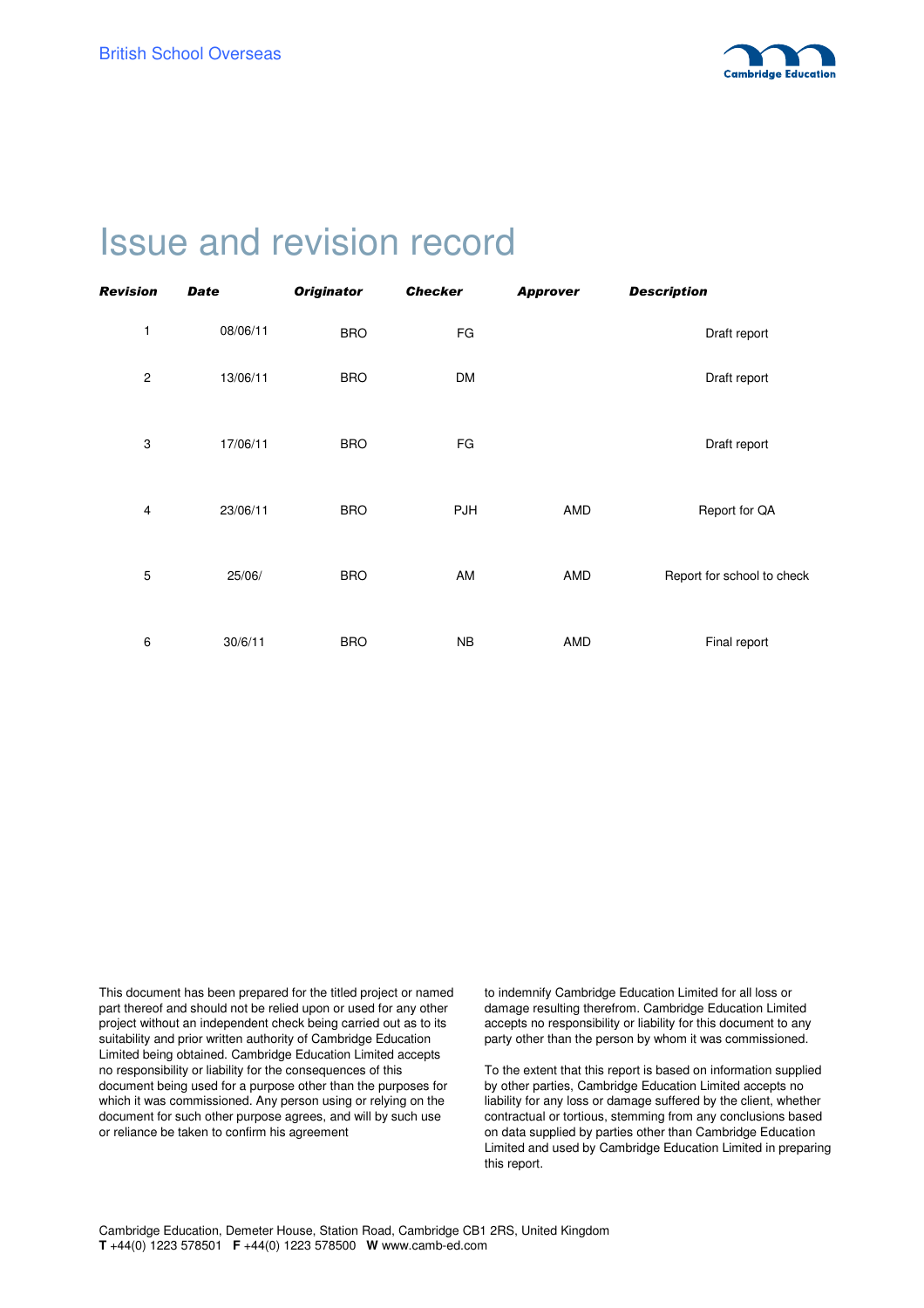

# **Contents**

## Title Page Purpose and scope of the inspection 1 and 1 and 1 and 1 and 1 and 1 and 1 and 1 and 1 and 1 and 1 and 1 and 1 and 1 and 1 and 1 and 1 and 1 and 1 and 1 and 1 and 1 and 1 and 1 and 1 and 1 and 1 and 1 and 1 and 1 and 1 and Information about the school 1 and 1 and 2 and 2 and 2 and 2 and 2 and 2 and 2 and 2 and 2 and 2 and 2 and 2 and 2 and 2 and 2 and 2 and 2 and 2 and 2 and 2 and 2 and 2 and 2 and 2 and 2 and 2 and 2 and 2 and 2 and 2 and 2 Overall evaluation of the school 2 Compliance with regulatory requirements **8** 8 What the school could do to improve further 8 and 8 and 8 and 8 and 8 and 8 and 8 and 8 and 8 and 8 and 8 and 8 and 8 and 8 and 8 and 8 and 8 and 8 and 8 and 8 and 8 and 8 and 8 and 8 and 8 and 8 and 8 and 8 and 8 and 8 an **Inspection judgements** 9 School details **10**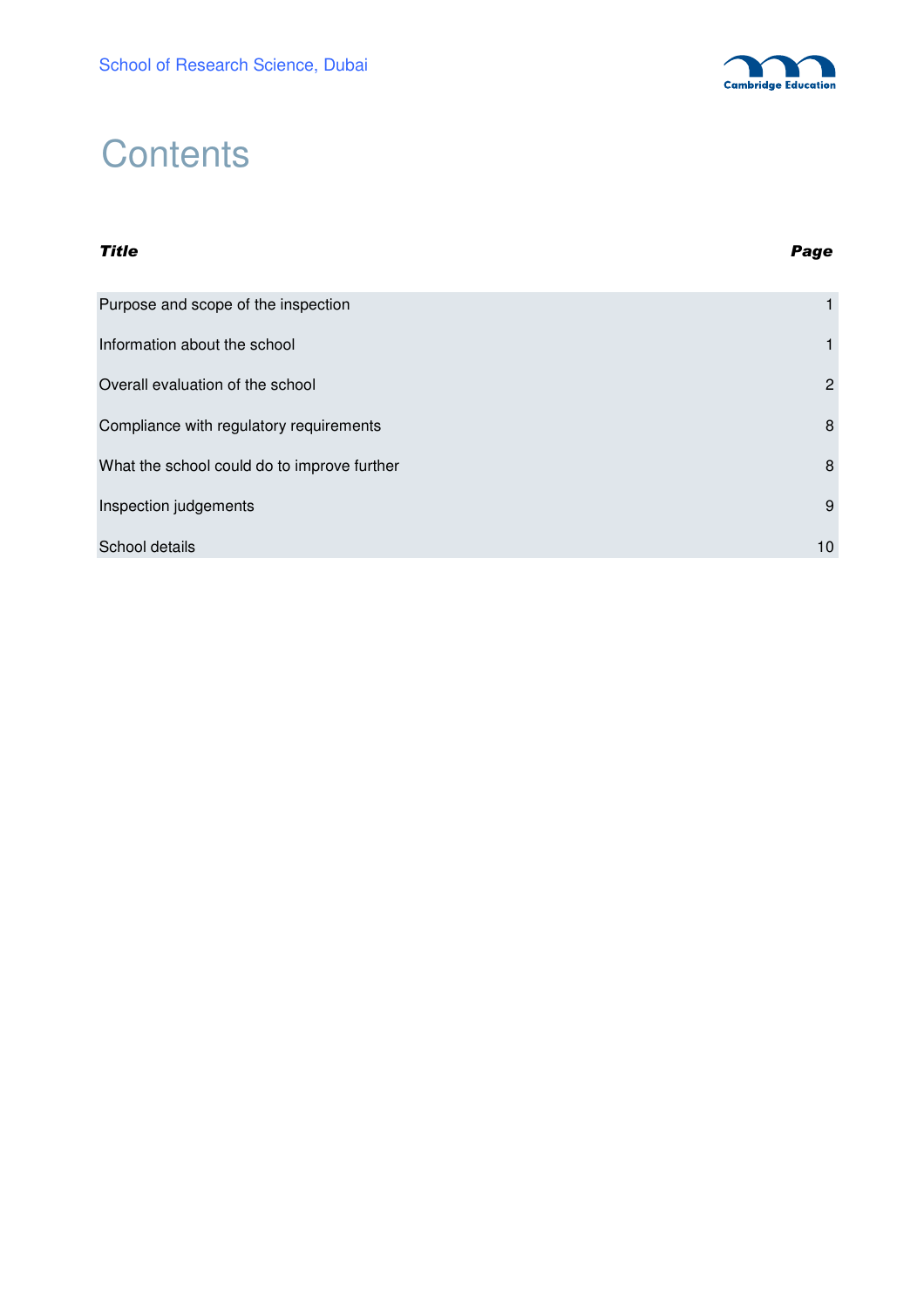

### **Purpose and scope of the inspection**

This inspection was carried out by Cambridge Education using the Department for Education (England) standards for inspection of British schools overseas. The purpose of the inspection is to provide information to parents, teachers, senior managers and the school's owners on the overall effectiveness of the school and the standard of education it provides.

Cambridge Education is approved by the British Government for the purpose of inspecting schools overseas. Cambridge Education reports to the Department for Education (DfE) (England) on the extent to which schools meet the relevant standards for British schools overseas as follows:

- the quality of education provided by the school (curriculum, teaching and assessment).
- the spiritual, moral, social and cultural development of pupils.
- the welfare, health and safety of the pupils.
- the suitability of the proprietor and staff.
- the premises and accommodation.
- the provision of information for parents, carers and others.
- the school's procedures for handling complaints.
- leadership and management of the school.

Inspectors use the following grading scale to make judgements:

- Grade 1: outstanding
- Grade 2: good
- Grade 3: satisfactory
- Grade 4: inadequate

### **Information about the school**

The School of Research Science is a popular, private co-educational school providing education from Foundation Stage to Year 13. It was established in 1998 to meet the needs of ambitious children in the local community. It provides an English curriculum plus Arabic and Islamic studies and citizenship. There are 1220 students on roll and almost all of them speak English as a second language.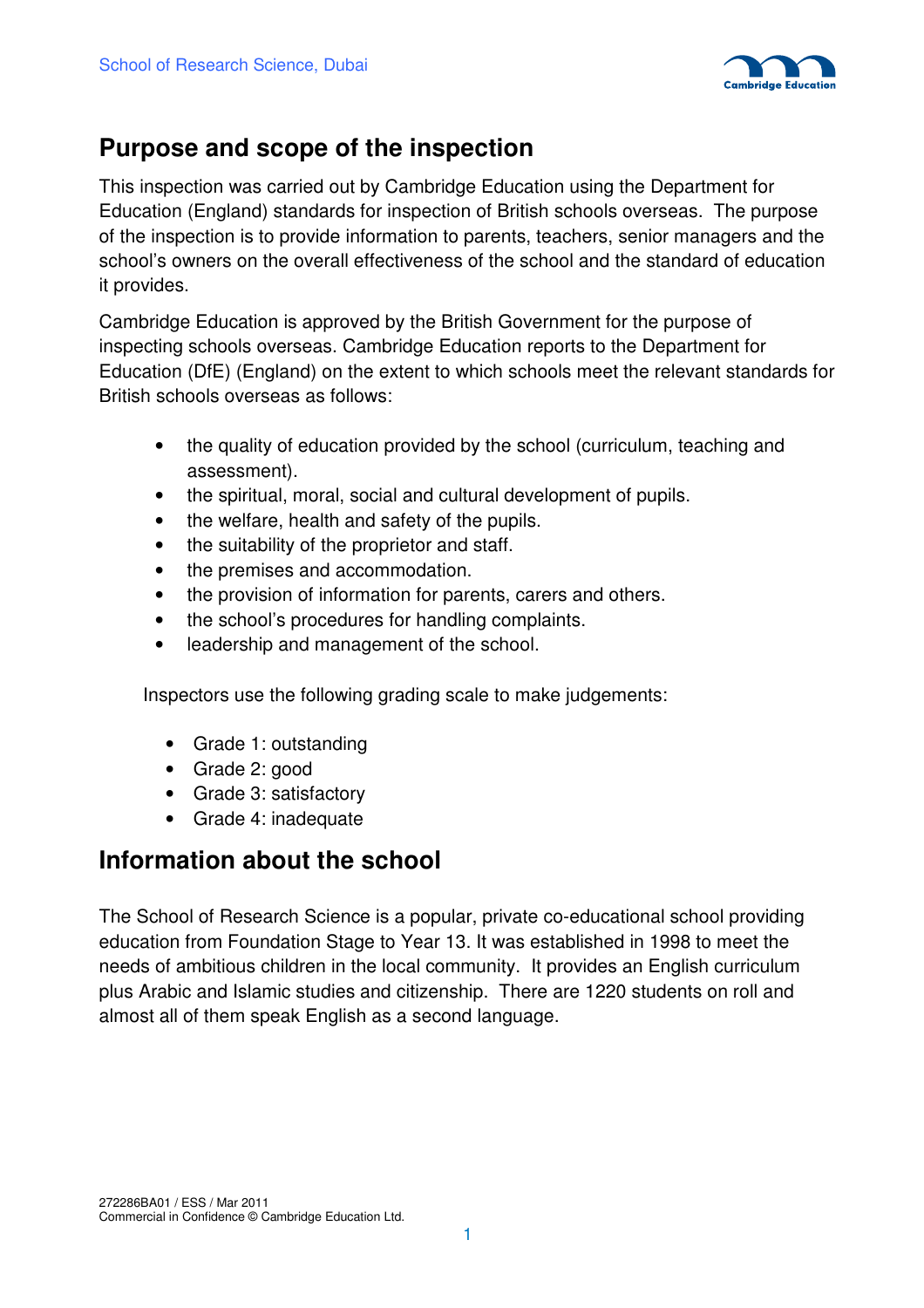

### **Overall evaluation of the school**

The School of Research Science (SRS) provides its students with an outstanding education. The school teaches the National Curriculum for England together with Arabic language, Islamic studies and Islamic history. As a result it provides a good range of experiences that develop students' knowledge, skills and understanding effectively ensuring they are able to move to UK schools, colleges and universities if they wish. The school uses tests and examinations commonly found in schools in England effectively to assess students' achievements and check their progress. The range of data, the comparisons made with other schools and the way it is used by teachers, has a strong impact on student outcomes. The school meets the accreditation standards set out by the Department for Education for England for British schools overseas.

Children in the Foundation classes get a good start to their education. They all arrive at school speaking languages other than English but the quality of the education they receive means they make good progress in learning to speak English although their achievements are still below the UK average at the start of Year 1. Children's social and personal development is also very good: they are respectful of each other and their teachers, and enjoy their learning.

Students in the primary and secondary sections achieve very well and make excellent progress as they move up the school. This is because teaching is outstanding overall and students' are given the support to learn very well. Students start Year 1 below the average for England but as a result of the effective teaching they achieve above the average at the end of Year 6 and at the end of Year 11. In 2010, boys' achievement was higher than girls but the small numbers taking examinations means that these differences need to be treated with caution. The school predicts boys and girls will achieve similarly in the 2011 examinations.

The school's data illustrate the high standards well. Test results at the end of Year 6 show a steady upward trend over the past three years. The 2010 examination results at GCSE are well above average particularly in mathematics where nearly 90 per cent of students achieve the top grades  $A^*$  - C compared with 58 per cent for all international schools. There is a similar picture with GCSE physics, chemistry and biology. English results at GCSE are less good because students' English oracy skills are not well developed enough. However, students take the examination that is designed for those who speak English as their first language so it does, nonetheless, represent good progress. Nevertheless, the need to improve students' oracy skills is an area for the school to develop. AS-level results are above the international average overall although they do not show the same high rate of progress as other phases of the school. Again, however, the numbers are small and need to be treated with caution.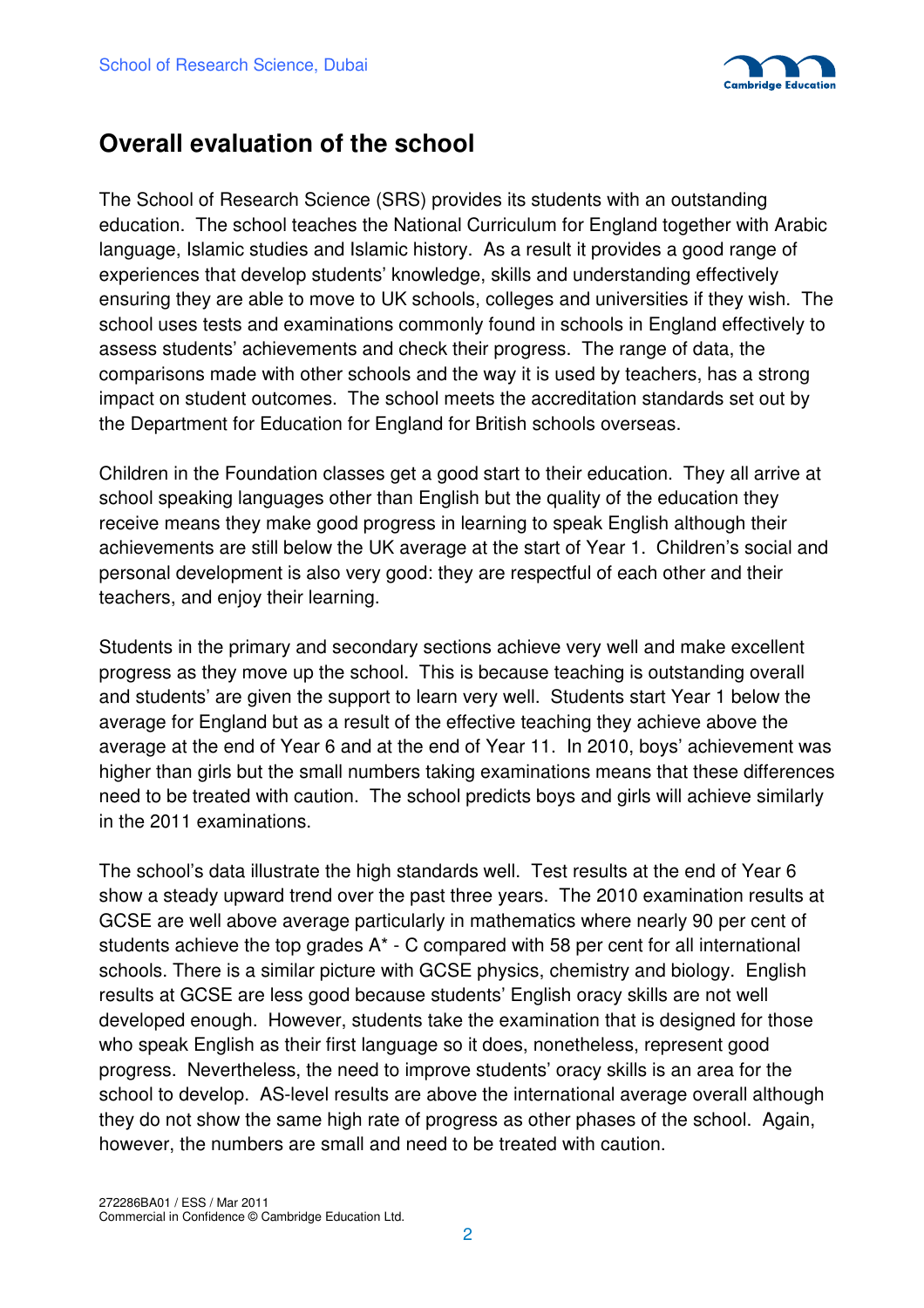

The school is very successful in helping students to develop their personal skills and qualities: students are thoughtful, well behaved, treat others with respect and have excellent social skills. As a result, by the time they leave school they have the personal and social skills to move to the next stage of their lives. The excellent accommodation makes a very strong contribution to students' achievements and to their extremely positive attitudes.

Leadership and management are extremely effective. The principal's focus on detail and on raising achievement has had a very strong impact on improvement right across the school. This gives the school a very clear direction which is shared fully with everyone from the chair of the board of governors to the support staff. This creates a powerful drive to become an outstanding school. Senior and middle leaders have a very accurate understanding of the school's strengths and areas for development because they use a range of data astutely to identify trends and to support all students. As a result, they know where there are weaknesses, which students need additional help, and tackle issues effectively. A good example is attendance where a range of strategies has reduced the number of days that students are absent. Within the local context the school meets the requirements for safeguarding.

#### **The curriculum**

The curriculum is good with outstanding features. It covers the subjects of the English National Curriculum and is planned very well to provide a broad range of experiences and opportunities that support students' learning. In the Foundation Stage the curriculum provides very good early years experiences with good opportunities for children to develop important concepts through play. In Key Stages 1 and 2 the curriculum is outstanding. The use of a commercial international primary programme has helped provide a curriculum that is child-centred, relevant, related well to students' ages and takes account of the local context. It encourages independent learning and provides good opportunities for individual, paired and group work which teachers use to good effect. As a result, students develop good collaborative and teamwork skills.

The curriculum in Key Stages 3 and 4 is good. There are some outstanding and innovative areas, for example in ICT where the opportunity for Year 7 students to develop and extend their skills by devising business cards and flyers produced exceptional work. In Key Stage 4, some subjects are tailored to meet the needs of all students. In a Year 10 boy's English lesson, for example, the work was made relevant for the students and as a result developed their interest and excitement, allowing them to write very successfully. The curriculum is planned very effectively so that students are well prepared for further learning and life after school.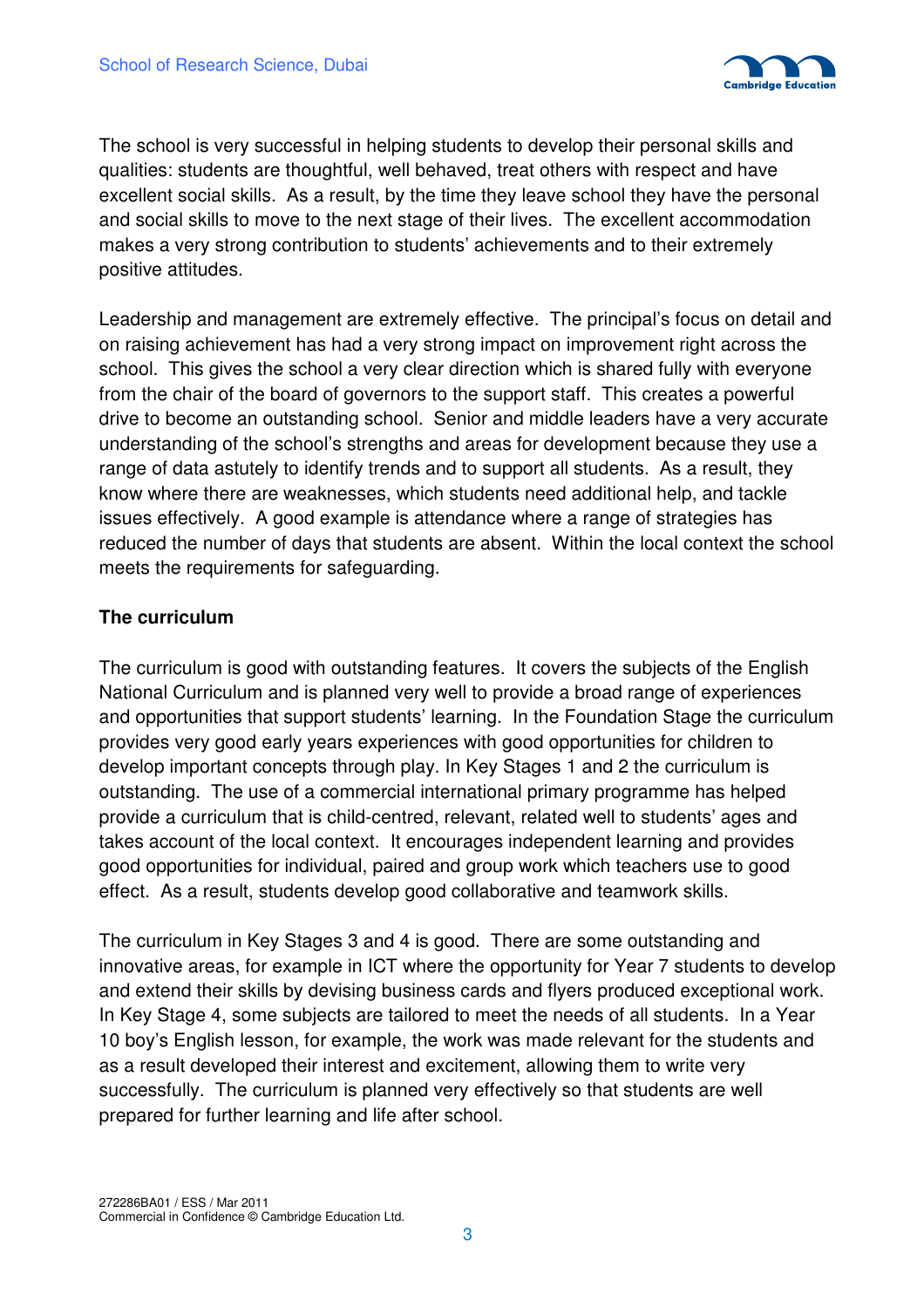

"Learning without Boundaries" provides students with a wide variety of enrichment opportunities such as overseas trips and volunteer projects, for example cleaning and raising funds for a local mosque. Extra-curricular provision in the form of after school clubs and activities offers exceptional opportunities for students to develop new skills. The majority of these clubs and activities are well attended.

#### **The quality of teaching and assessment**

Teaching is outstanding because students are given consistently good or better learning experiences. This promotes students' learning very effectively. The great majority of teaching seen was good and a significant proportion was outstanding. Detailed planning, a strong focus on learning outcomes, clear classroom routines, excellent relationships, a brisk pace and high expectations are common features in many lessons. Teachers use their strong subject knowledge most effectively to make learning interesting and allow students the space to take responsibility for their own learning. This was seen in a very effective Year 8 science lesson on heat transference where the task was both interesting and exciting and thus motivated students. They consolidated the language of science effectively, all made at least good progress and many made outstanding progress.

The use of talking partners, group work and the way students work together all have a positive impact on learning. The quality of questioning, where teachers ask targeted questions of individuals and do not always accept the first answer, followed by supplementary questions to get them to think at a higher level, were also effective in promoting learning. In an excellent Year 8 mathematics lesson, for example, questions were used particularly effectively not just to challenge students but also to test their understanding. Similarly, in an outstanding Year 4 English lesson, challenging expectations and good planning meant that all students achieved well and made outstanding progress. Plenary sessions are used well to get pupils to summarise what had been learnt in the lesson and build on their contributions. Where teachers have clear success criteria this enabled students to assess how much they had learnt and what they needed to do to improve.

In the very small number of lessons where teaching is less effective it is because the same work is set for all students or that the learning is not broken down well enough to encourage understanding. This limits learning especially of the more able.

As a result of the high quality teaching, students make outstanding progress with their learning. This is particularly so in mathematics but students also make good progress in the sciences and Islamic Studies in Key Stages 3 and 4. Progress in English in Key Stage 2 is improving well although students' oracy requires further development.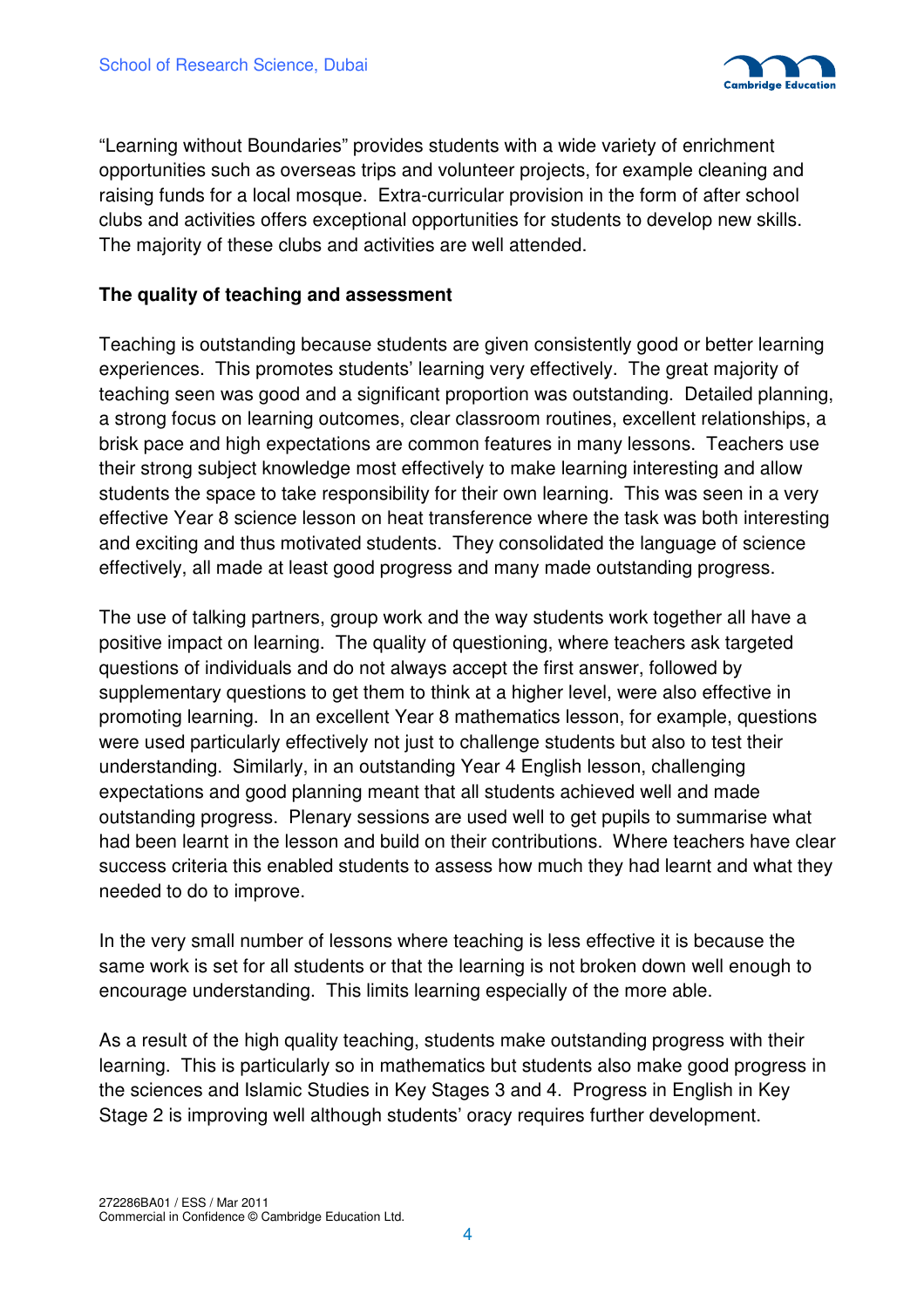

Assessment is good overall. There are some excellent examples in English of marking that provides a clear judgement about achievement and comments to help students improve their work further. However, this is not a consistent feature in all subjects. Nonetheless, assessment is used well to set targets for students, predict grades and monitor progress in achieving these grades. As a result, intervention to support students is most effective and explains the outstanding progress.

#### **The spiritual, moral, social and cultural development of students**

This is outstanding. Students have a strong moral code and a keen sense of right and wrong. The spiritual development of all students is very strong. Students, especially the boys, participate fully in Salat. The curriculum encourages consideration of other cultures, for example in a geography project on child labour and through discussions about racism in football. The use of imagination and creativity, particularly in Key Stage 2, is effective in developing a sense of awe and wonder. As a result students show a real enjoyment of their learning and a willingness to collaborate with others and work in different settings, for example camping and charity work.

Behaviour in the school is outstanding. Students are polite, considerate and friendly. They show respect for each other, for teachers and for the ancillary staff. Students have very positive attitudes to their learning and respond well to the school's behaviour management strategies.

The school's very positive ethos also has a strong impact on students' personal development. Celebrating Human Rights Day, for example, or keeping diaries as indigenous people in the rain forest which is being cut down by developers, as they did in a Key Stage 2 class, all add to a strong sense of ethics.

#### **The welfare, health and safety of the students**

The quality of welfare, health and safety provided by the school is outstanding because of the very strong impact it has on students' academic and personal development. Health and safety procedures comply fully with the Dubai Government's requirements and the school's learning environment is safe and welcoming for all students. Staff have high expectations of behaviour, good relationships with their students and are prepared to "go the extra mile" to support learners.

Transition arrangements from the Foundation Stage into Key Stage 1 are good. One of the school's priorities has been ensuring curriculum progression from one key stage to another and teachers from secondary support Year 5 and 6 subject lessons, for example in science. This is helping to raise standards.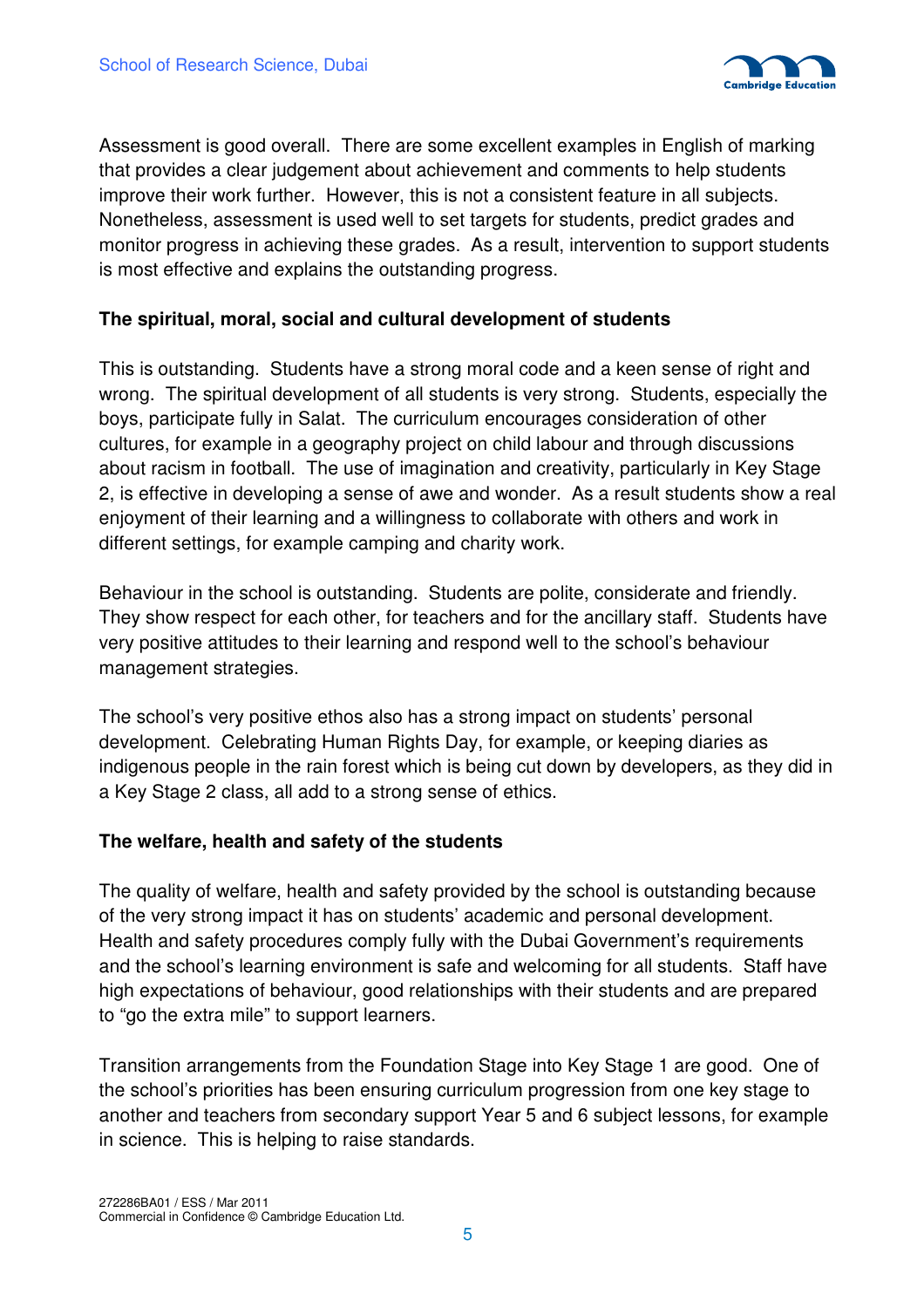

Support for students who are falling behind is well targeted and effective. For example, a group Year 10 boys who had had specialist support in English and mathematics all exceeded their predicted GCSE grades.

The school promotes healthy eating effectively and students generally respond well. A student counsellor, school nurses and a part time doctor all ensure that students' personal, emotional and health needs are met. Students say they are happy at school, including those who have sometimes found school difficult.

The school has clear systems for ensuring that good discipline is maintained both in class and around the school. Teachers implement these consistently and have a clear understanding of their responsibilities: this is one of the reasons why students' behaviour is so good. The Kindergarten and Reception have very good systems to identify and monitor children who are of concern. Staff have a strong concern for the children who, as a result, are cared for very well.

#### **The suitability of the proprietor and staff**

The proprietor ensures that all the checks required by the local authorities are made on staff to confirm their suitability to work with children. Details are recorded appropriately.

#### **The premises and accommodation**

The accommodation is outstanding. Classrooms are large and well organized and there are good specialist facilities including swimming pools, multi-purpose classrooms, ICT areas, and art and design and technology rooms. Displays in classrooms and corridors are good and some are outstanding. The accommodation is extremely well maintained and students show care for the building. The range of resources available for teaching is generally very good. The provision for ICT, especially in Key Stage 2, is good. All this has a very strong impact on students' learning.

#### **The provision of information for parents, carers and others**

The range of information available to parents is comprehensive. There is a wellstructured programme of reports on students' progress. There are informative and helpful although the targets in secondary reports could more specific. The school's website provides good information about the work of the school. This includes the Family Handbook which provides parents with a wide range of information, including policies for complaints, safeguarding, health and safety, the curriculum and behaviour. Parents are kept well informed: for example, the school uses SMS text messaging to inform parents of special events, reminders or emergencies.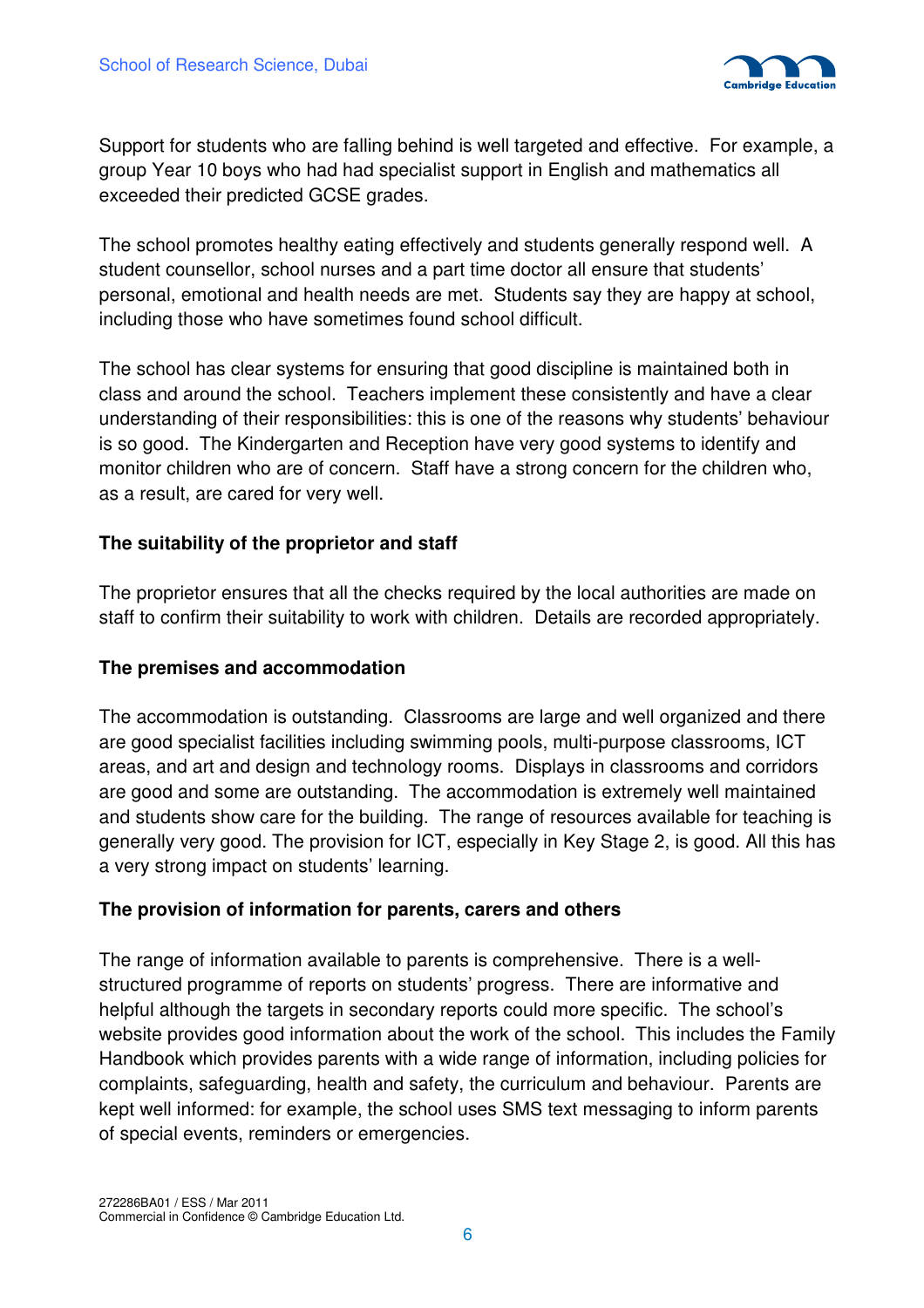

#### **The school's procedures for handling complaints**

The Family Handbook provides clear information about complaints and the procedures are in line with Ministry requirements. As a result the school meets the standards for this aspect of their work.

#### **Leadership and management of the school**

The school is extremely well led and expertly managed. The principal provides very strong strategic leadership and has moved the school forward particularly effectively in the short time she has been in post. Senior leaders are very effective and all share the principal's strategic vision and high expectations. They work together as a most effective team to drive initiatives that help improve teaching and learning, and raise students' achievements. Middle leaders also make a strong contribution to the school and take up their leadership roles effectively. For example, heads of department use peer observations to identify strengths and areas for improvement which are used to focus developments and initiatives. As a result they have a good understanding of the school's priorities and work hard to achieve them.

A particularly significant achievement has been the way the principal has promoted, and continues to promote, consistency across the school. Robust, practical steps have been taken to ensure that policies are in place and that parents, staff and students understand them. A good example is the way the school has tackled successfully students' attendance. The absence rate has fallen significantly over the past year ensuring that more students receive a consistent educational experience. The importance of this work is not to be underestimated: as well as helping to ensure consistency it also provides stability and sustainability when teachers leave and new staff are appointed.

The school uses data very effectively to understand overall trends, identify students who need additional support and to set targets for students to achieve. Students are clear about these targets and are able to talk about them intelligently. The school also has well developed systems for reviewing its work, identifying priorities for development and using these to implement improvements. This focus on self-review has a strong impact on the quality of education the school provides its students. It is one of the main reasons for students' high achievements as well as the school's status as an outstanding school.

The Board of Governors also makes a very strong contribution to the school's excellence. The chair has a very clear vision for the school and works closely with the principal to drive improvement. There is a relentless focus on improvement and in how well students achieve.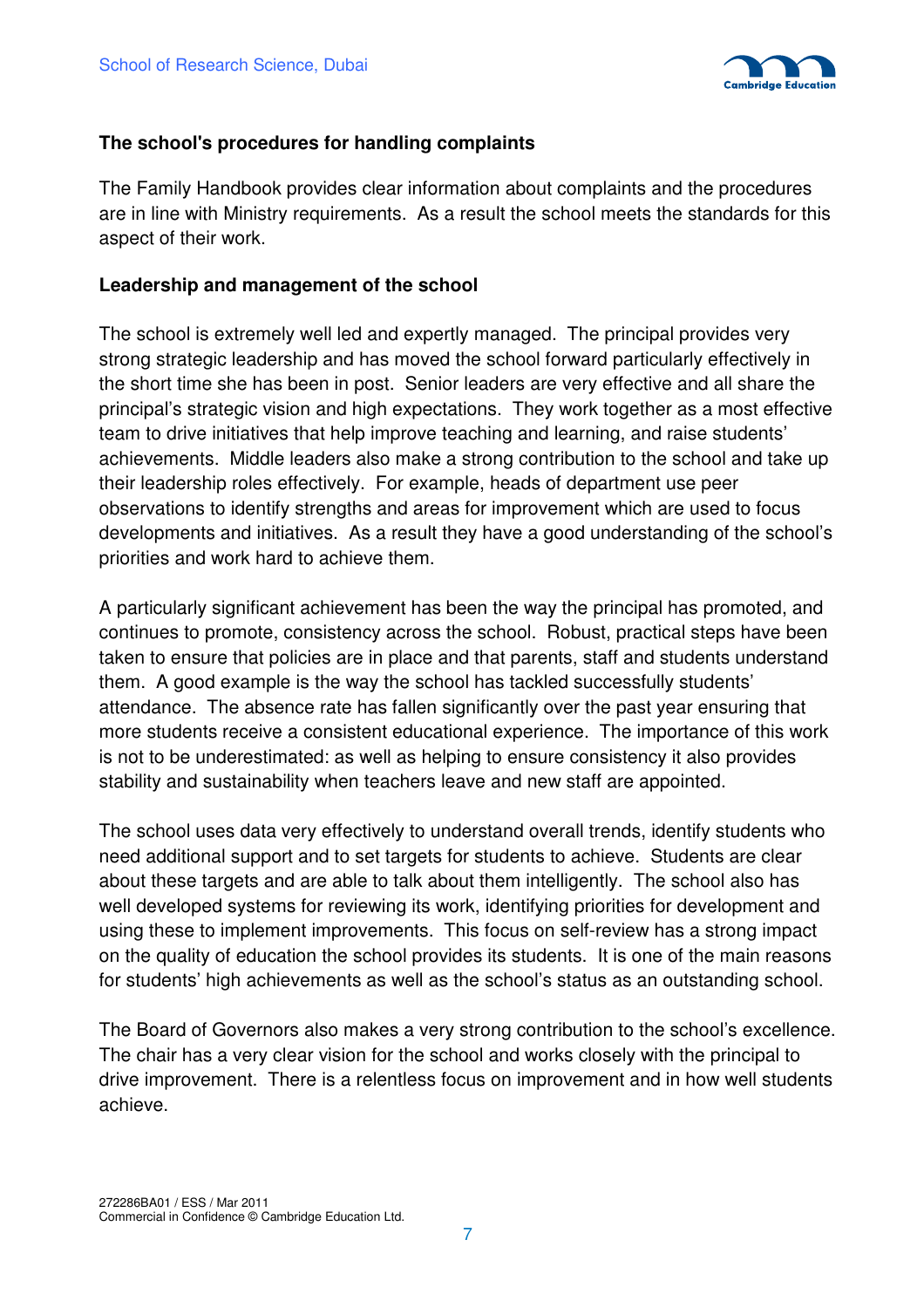

The school and the proprietor invest significantly in the recruitment and selection of staff. As a result, the school has been able to recruit some new good quality teachers with upto-date international level teaching skills. In many cases this explains the good lessons and the strengths in teaching seen by inspectors.

### **Compliance with regulatory requirements**

The school meets all the requirements for British schools overseas.

### **What the school could do to improve further**

While not required by regulations, the school might wish to consider the following points for development:

- improve students' oracy skills, particularly their fluency in English, throughout the school by sharing and developing consistent approaches to classroom practice such as:
	- key vocabulary lists
	- using questioning to encourage students to talk
	- the use of talk partners
	- providing opportunities for students to discuss and debate
	- getting students to present their work to the rest of the class
	- ensuring that students understand new and difficult words
	- making sure that when students read out loud, their mistakes are corrected
	- making sure when students use incorrect English, the correct version is immediately modelled by the teacher.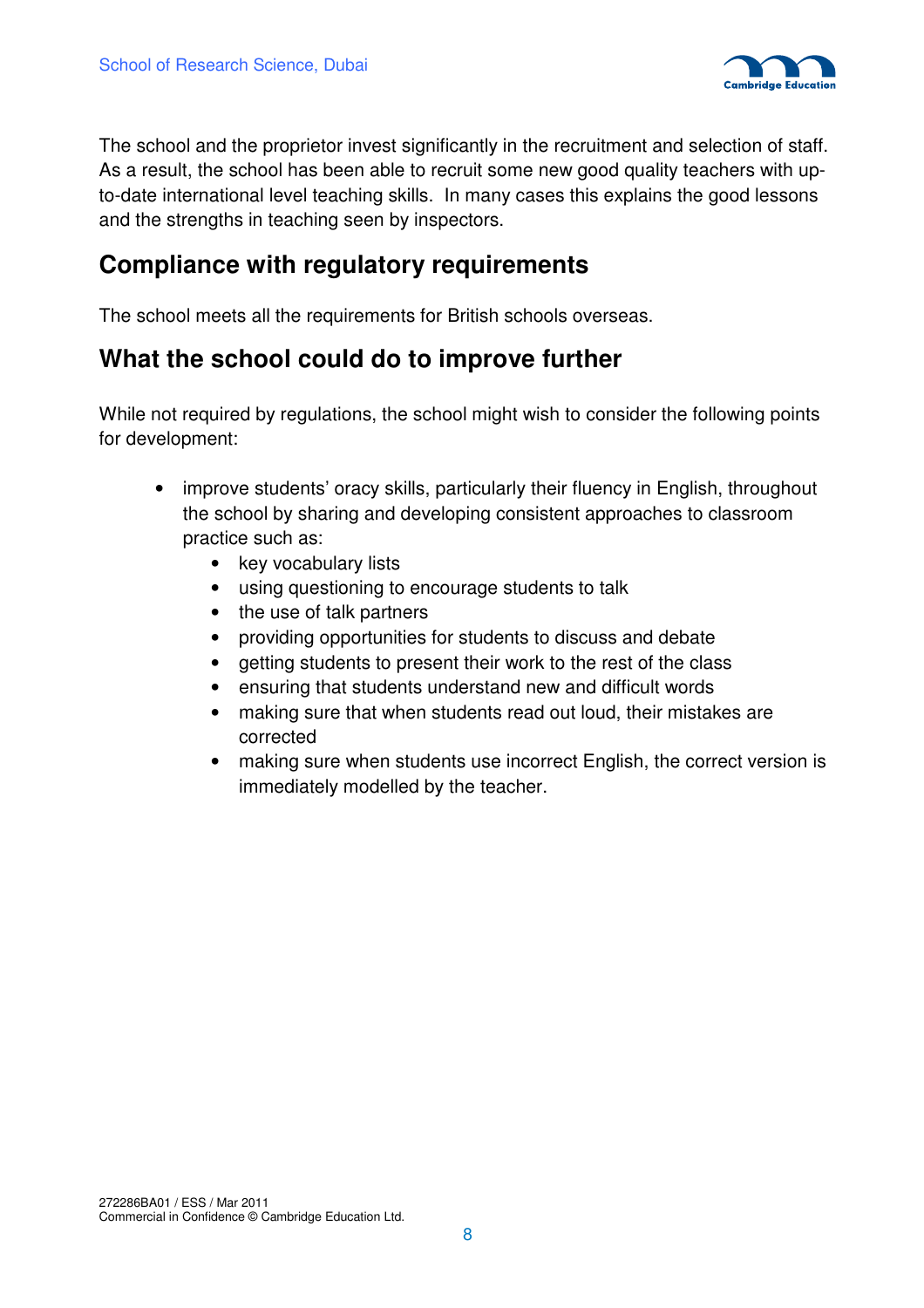

## **Inspection judgements**

| outstanding<br>good |  |
|---------------------|--|
| satisfactory        |  |
| inadequate          |  |

#### **The quality of education**

| Overall quality of education                                                                    |  |  |
|-------------------------------------------------------------------------------------------------|--|--|
| How well the curriculum and other activities meet the range of needs<br>and interests of pupils |  |  |
| How effective teaching and assessment are in meeting the full range<br>of pupils' needs         |  |  |
| How well pupils make progress in their learning                                                 |  |  |

#### **Pupils' spiritual, moral, social and cultural development**

| Quality of provision for pupils' spiritual, moral, social and cultural<br>development |  |  |
|---------------------------------------------------------------------------------------|--|--|
| The behaviour of pupils                                                               |  |  |

#### **Welfare, health and safety of pupils**

| The overall welfare, health and safety of pupils |  |  |
|--------------------------------------------------|--|--|
|                                                  |  |  |

#### **Leadership and management**

| The quality of leadership and management |  |  |
|------------------------------------------|--|--|
|                                          |  |  |